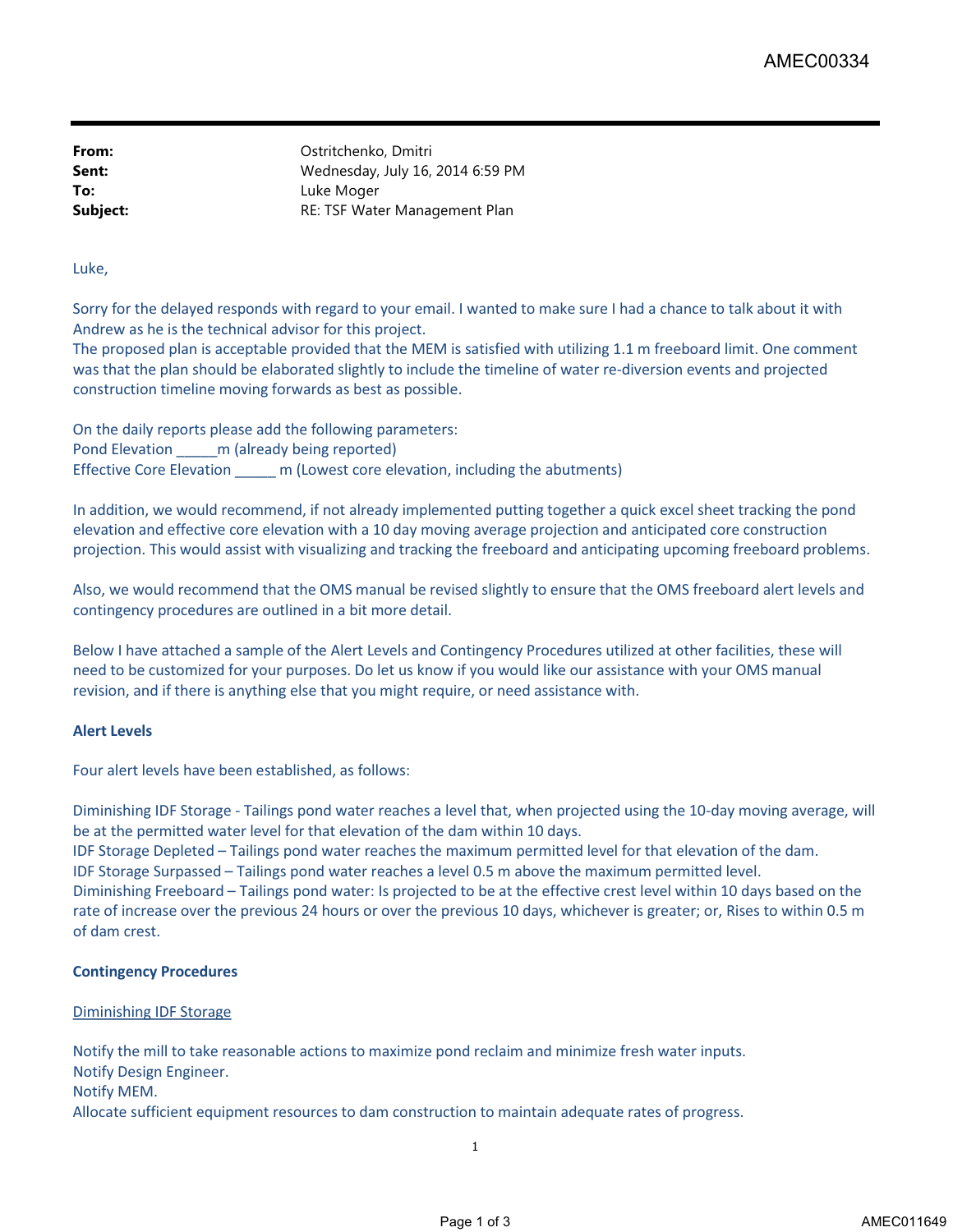## Survey the water level daily.

## IDF Storage Depleted

Concentrate all mine equipment resources on dam construction. Notify Design Engineer (AMEC). Notify MEM. Send daily reports while the water level is at or above the permitted level. Notify the BC Ministry of Environment (MOE) and the Federal Department of Fisheries and Oceans (DFO).

## IDF Storage Surpassed

Notify Design Engineer. Notify MEM. Notify MOE and DFO. Monitor pond rise, concentration resources on dam construction and raising, and begin preparations for emergency discharge of water using the reclaim system should rise continue.

### Diminishing Freeboard

Notify Design Engineer.

Notify Emergency contacts (police, MEM, MOE, DFO) of possible dam failure.

Maintain 24-hour visual observation of water levels and survey at 6-hour intervals.

Evacuate the valleys downstream of both the Dams as per the water level predictions for initial water release listed on MAP01 in Appendix E.

Use reclaim system, seepage return systems (as siphons), and/or temporary facilities for emergency discharge of surplus water from the impoundment.

Thanks,

**Dmitri Ostritchenko, P.Eng. Geotechnical Engineer AMEC Environment & Infrastructure Phone: (250) 564-3243 Cell: (250) 612-9867**

**From:** Luke Moger [mailto:lmoger@mountpolley.com] **Sent:** Monday, July 14, 2014 3:10 PM **To:** Ostritchenko, Dmitri **Subject:** TSF Water Management Plan

Hi Dmitri;

As per my last correspondence with MEM, I would like to move forwards with a joint plan for freeboard management to tie off this 2014 incident as we continued with >1.3m freeboard.

As an update, we have introduced the Springer Dewatering (West Ditch) flow back into the TSF, but the Cariboo water has yet to be pumped.

I would like to propose the following:

- Continued daily monitoring of pond elevation (through daily reports) and reporting to AMEC
	- Phased dewatering of Cariboo Pit, aiming on maintaining 1.3m freeboard
		- $\circ$  Left at AMEC and MPMC discretion to continue, with communication to MEM if freeboard drops below 1.1m (we will be in the clear for freeboard once we get this next 'lap' of till on, but I think if we start